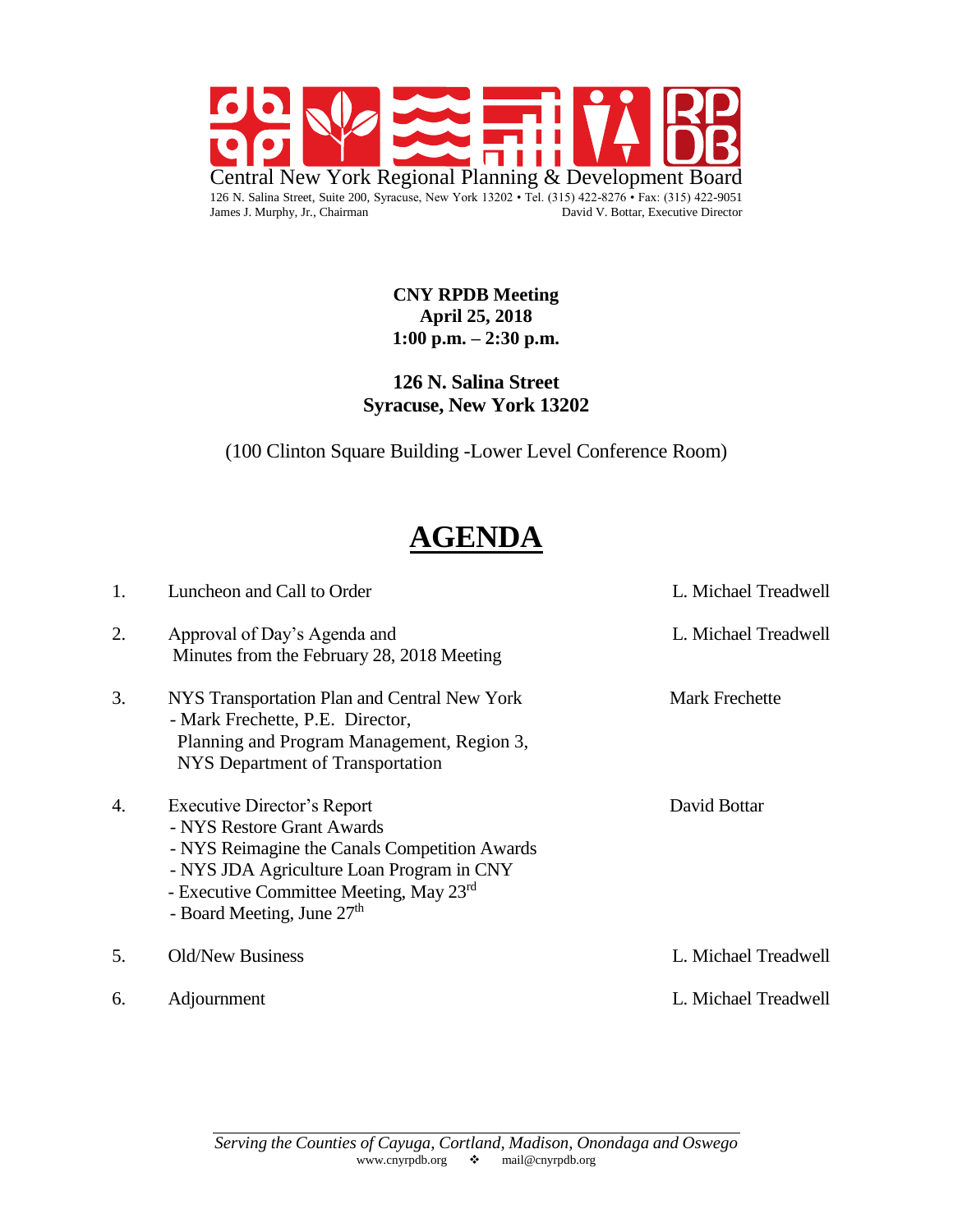

Central New York Regional Planning & Development Board 126 N. Salina St., 100 Clinton Square, Suite 200, Syracuse, New York 13202 • Tel. (315) 422-8276 • Fax: (315) 422-9051 Kathleen A. Rapp, Chair David V. Bottar, Executive Director

# **MINUTES**

# **Central New York Regional Planning and Development Board Board of Directors Meeting April 25, 2018**

# **ATTENDANCE**

**Board Members:** Cynthia Aikman, Pamela Caraccioli, Joseph DeForest, Shawn Doyle, Bethaida Gonzalez, Kipp Hicks, Scott Ingmire, Cydney Johnson, Don Jordan, David Knapp, Steven Lynch, Mary A. Messinger, Morris Sorbello, Brian Tobin, L. Michael Treadwell, and Stephen Zabriskie

**Special Guest**: Mark Frechette, Jamie Kowalczk, and John Reichert

**Staff:** David Bottar, Jeanie Gleisner, Bruce Keplinger, Kathy Bertuch, Debbie Phillips, Mike Rosanio, and Amanda Mazzoni.

# **1. CALL TO ORDER**

L Michael Treadwell called the meeting to order at 1:20 pm at the offices of the Central New York Regional Planning and Development Board.

#### **2. APPROVAL OF MEETING AGENDA AND MINUTES**

A motion was introduced and seconded to accept the agenda and minutes (02/28/18) as presented; the motion was approved unanimously.

# **3. NYS TRANPORTATION PLAN AND CENTRAL NEW YORK**

Mr. Treadwell introduced Mark Frachette, Director, Planning and Program Management, Region 3, NYS Department of Transportation. Mr. Frachette provided a power point presentation which summarized the NYS Transportation Plan and work being done by the NYS DOT Region 3 Office that is based in Syracuse, New York.

Mr. Frachette began his remarks by noting that on April 1, 2016 Governor Cuomo and the NYS Legislature adopted the largest multi-year State Transportation Plan ever approved in New York. Mr. Frachette noted the Plan calls for investing more than \$56 billion in new transportation improvements, including \$27.1 billion for the Department of Transportation and the Thruway Authority programs and \$28.0 billion for the Metropolitan Transportation Authority's program. It was noted that the Department of Transportation's five-year capital plan includes \$21.1 billion in funding to improve highway, bridge, rail, port, airport and downstate suburban and upstate transit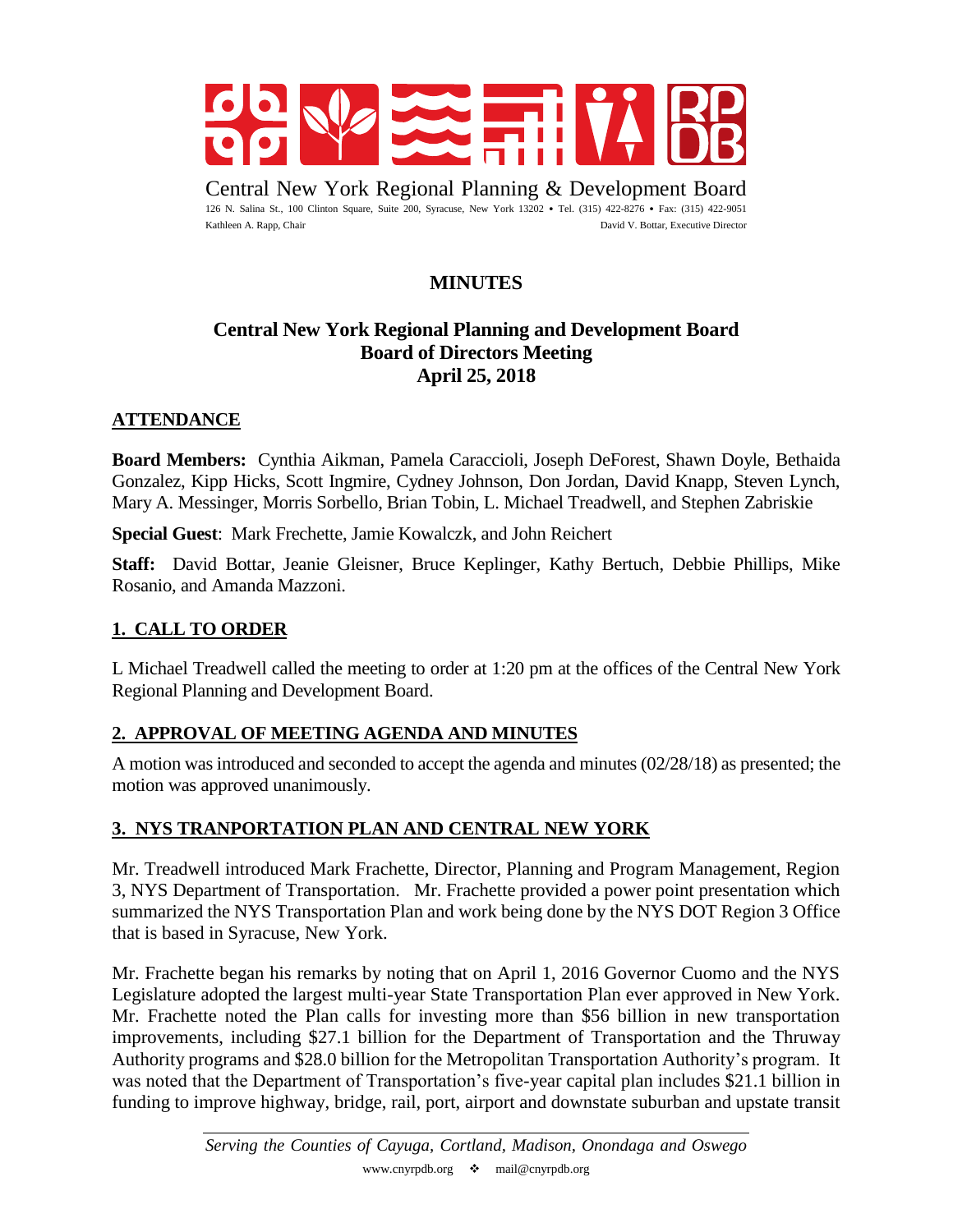infrastructure. Mr. Frachette noted that the new Plan provides support for local governments to maintain and improve roads and bridges, including \$2.4 billion in funding provided under the Consolidated Local Streets and Highway Improvement Program (CHIPS), and an additional \$1 billion over the five year period in enhanced State assistance to local governments for the rehabilitation and reconstruction of local roads and bridges under the new BRIDGE NY and PAVE NY initiative.

Mr. Frachette continued his remarks by noting the State recently adopted the NYS FFY 2017-2020 Statewide Transportation Improvement Program (STIP). It was noted that the STIP is a comprehensive list of all projects, or project phases, in NYS proposed to receive Federal transportation funding. It was noted that the STIP assumes the availability of approximately \$12.5 billion in federal aid to address highway safety, bridge and highway infrastructure, public transportation infrastructure, and bicycle and pedestrian enhancements in NYS.

Regarding Central New York, Mr. Frachette indicated that the NYS DOT Region 3 Office serves the Counties of Cayuga, Cortland, Onondaga, Oswego, Seneca, and Tompkins. It was noted that in this region there are 596 State-owned bridges and 1,494 State Center-lines miles of roads and 621 local bridges and 8,110 local center-line miles of roads. Mr. Frachette also noted other transportation resources in the region including port, rail, transit, aviation, and bicycle/pedestrian facilities, and rest areas.

Mr. Frachette referenced a slide in his power point regarding the NYS DOT Capital Program and noted the core focus is on preserving the existing transportation program, investments which expand the utility or extent of existing facilities, and major projects of statewide significance. Information presented regarding the Core functions for 2018 statewide include:

| <b>Highway and Bridges</b><br><b>CHIPS</b>           | \$2.5 billion<br>438.1 million |
|------------------------------------------------------|--------------------------------|
| Marchiselli (Local Match federal projects)           | 39.7 million                   |
| Pave NY                                              |                                |
|                                                      | 100 million                    |
| <b>Extreme Winter Recovery</b>                       | 65 million                     |
| <b>Public Transportation Systems</b>                 |                                |
| Operating expenses all transit system other than MTA | 537 million                    |
| Capital transit projects                             | 100 million                    |
| Passenger and rail freight                           | 72 million                     |

Mr. Frachette presented additional information which summarized the planned construction program in Central New York for the 2017/18, 2018/19, and the 2019/2020 for both State and local projects. For the next two program years the following information was presented:

| April 2018- March 2019          |             |                 |
|---------------------------------|-------------|-----------------|
| <b>Central New York Program</b> |             |                 |
| <b>State</b>                    | 38 projects | \$77.6 million  |
| Local                           | 27 projects | 43.7 million    |
|                                 |             | 121.3 million   |
| <u> April 2019 – March 2020</u> |             |                 |
| <b>Central New York Program</b> |             |                 |
| <b>State</b>                    | 25 projects | \$101.1 million |
| Local                           | 50 projects | 73.1 million    |
|                                 |             |                 |